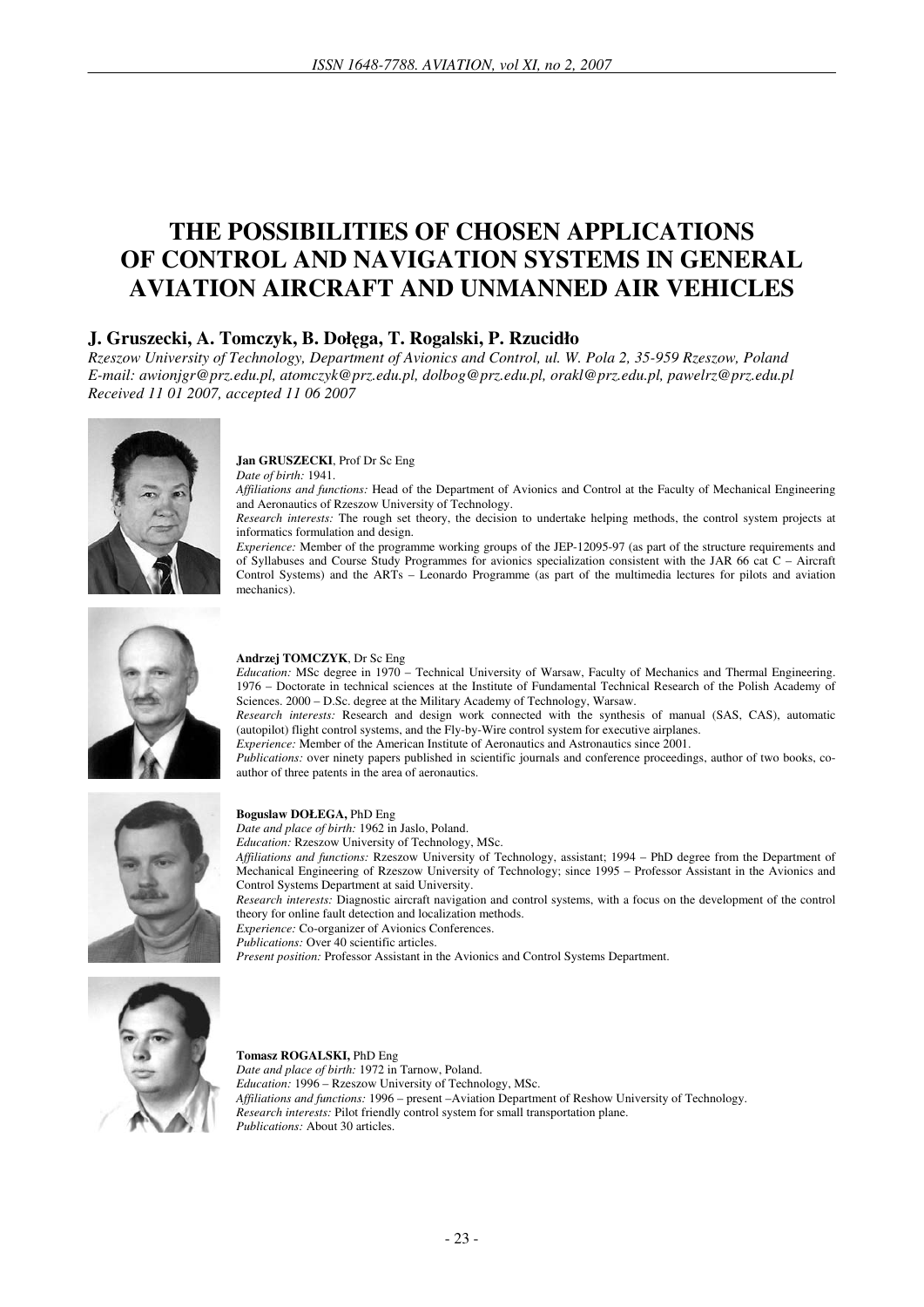

**Pawel RZUCIDŁO**, PhD Eng

*Education:* M.Sc. (Eng.) degree in Aeronautics, Rzeszow University of Technology, Faculty of Mechanical Engineering and Aeronautics. 2001 to 2005 – PhD. studies, Rzeszow University of Technology, Faculty of Mechanical Engineering and Aeronautics, Specialization: Machine Building and Exploitation.

2005 to present – Researcher, Rzeszow University of Technology, Department of Avionics and Control. *Research interest:* Aircraft Control with an Emphasis on Interactions Between Human and Machine. *Publications:* Author of four scientific articles and co-author of 12 conference papers.

**Abstract.** The development of informatics and sensor techniques has extended the possibilities of flight parameter measurement. It allows for extensive modification of control and navigation systems in air vehicles. This advance can also be noticed in the research of the Department of Avionics and Control at the Faculty of Mechanical Engineering and Aeronautics, Rzeszow University of Technology. Research in the area of digital flight control systems was initiated at the Department of Avionics and Control over twenty years ago.

One of the first research works in this field was a digital autopilot for general aviation aircraft M-20 Mewa (APC-1P). At the end of the 90's the control and navigation system for unmanned aircraft (APC-4) was designed and applied on the board of PZL-110 Koliber aircraft. The next step in control system development was the indirect (Fly-by-Wire) flight control system for general aviation aircraft (SPS-1A) [12]. This system was also installed and tested on the board of PZL-110 Koliber aircraft. The solutions mentioned were featured using a new design approach. Available in-market components were chosen in respect of quality and safety. At the same time the improvement of structures of control and navigation systems were worked out. Safety provision was obtained by the use of structures with reconfiguration, induced by the methods of fault detection and localization. These structures are only known in transport or military aircraft.

The progress of theoretical methods of the control systems design was strictly connected with development of production technology. The use of milling and thermo-transfer technology for the manufacture of printed circuits and advanced techniques of electronic devices integration has allowed the development of repeatable methods for manufacturing highly reliable systems. With tens of years of experience in the Department of Avionics and Control, Rzeszow University of Technology contains a lot of conclusions and notices. The authors are going to share some of them in this article.

**Keywords:** flight control systems, Fly-By-Wire, general aviation, UAV.

### **Introduction**

The subject matter of this paper is multidisciplinary and it is very hard to present it in one monothematic block. Control systems for general aviation aircraft and unmanned air vehicles have been developed for many years and it is not easy to compare particular solutions. We can discuss design philosophy, applied technologies and methodologies of laboratory and in-flight tests in general. The authors of this paper have had experience in many research and industrial projects (Fig 1-2). They have decided to describe some of the problems noticed during the realization of projects to help avoid them in future solutions. These problems are referred to as:

- structure of navigation and control systems,
- computation and control algorithms,
- components of systems,
- software and hardware diagnostic tools and methods,
- manufacturing and rapid prototyping technologies,
- laboratory and in-flight tests.

The reader can find an extensive explanation of this subject matter in reports and documentation [2, 11]. The Polish State Committee for Scientific Research financed these works for over 10 years. The results of these projects were prototypes of control and navigation systems for general aviation (GA) aircraft as well as for unmanned air vehicles (UAV) [1, 10].



**Fig 1.** PZL-110 "Mewa" – test platform and demonstrator of digital autopilot APC-1 (1988–1990)



**Fig 2.** PZL-110 "Koliber" – demonstrator of UAV control and navigation system APC-04 (1996–1999), test platform of SPS-1/A fly-by-wire system for GA (2001–2006)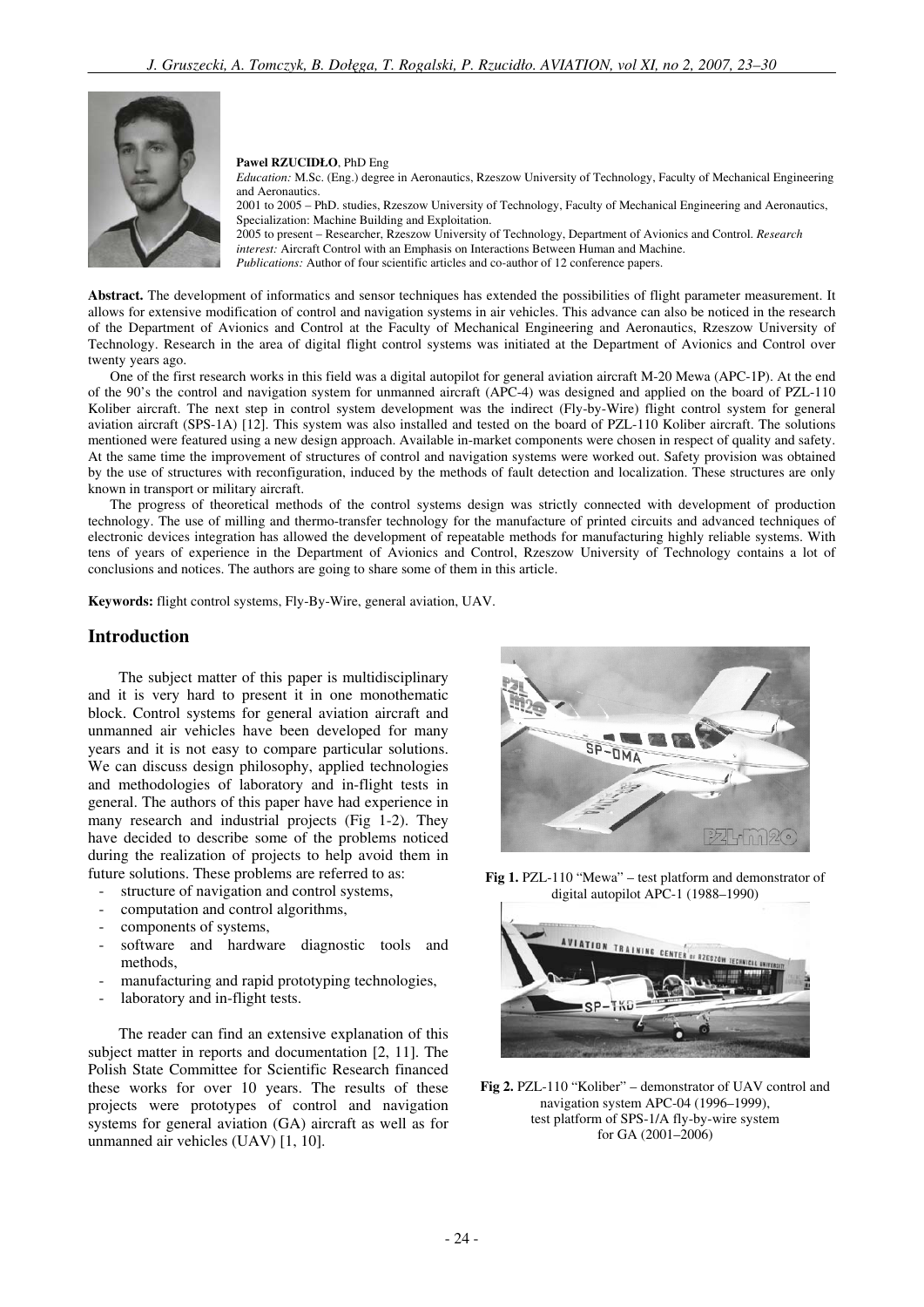### **Structures of control and navigation systems**

The shape of a system structure depends on many factors. They are opposite in many cases and a compromise is often necessary. Some establishments should be made before selection of a system structure:

- type of controlled object: GA, UAV or other,
- purposes: aero taxi, personal transportation, cargoplane, flying target, spotter, etc.,
- type of propulsion: piston, jet, rocket,
- area of activity (sea, desert, enemy territory),
- data link systems,
- costs of manufacturing and exploitation,
- number of manufactured systems.

Either less or more complicated systems are selected after consideration of the points mentioned above. Two solutions are presented as an example:

- control and navigation system for UAV (flying target),
- control and navigation system for personal transportation aircraft.

The structure of control system for UAV designed for operation in a radius of 25km consists of a flight control computer (FCC), an attitude heading reference system (AHRS), an air data computer (ADC), a magnetometer, control surfaces actuators, and a data up/down link for communication with the ground base (Fig 3).



**Fig 3.** The structure of control and navigation system for an unmanned air vehicle



**Fig 4.** The structure of indirect flight control system for general aviation aircraft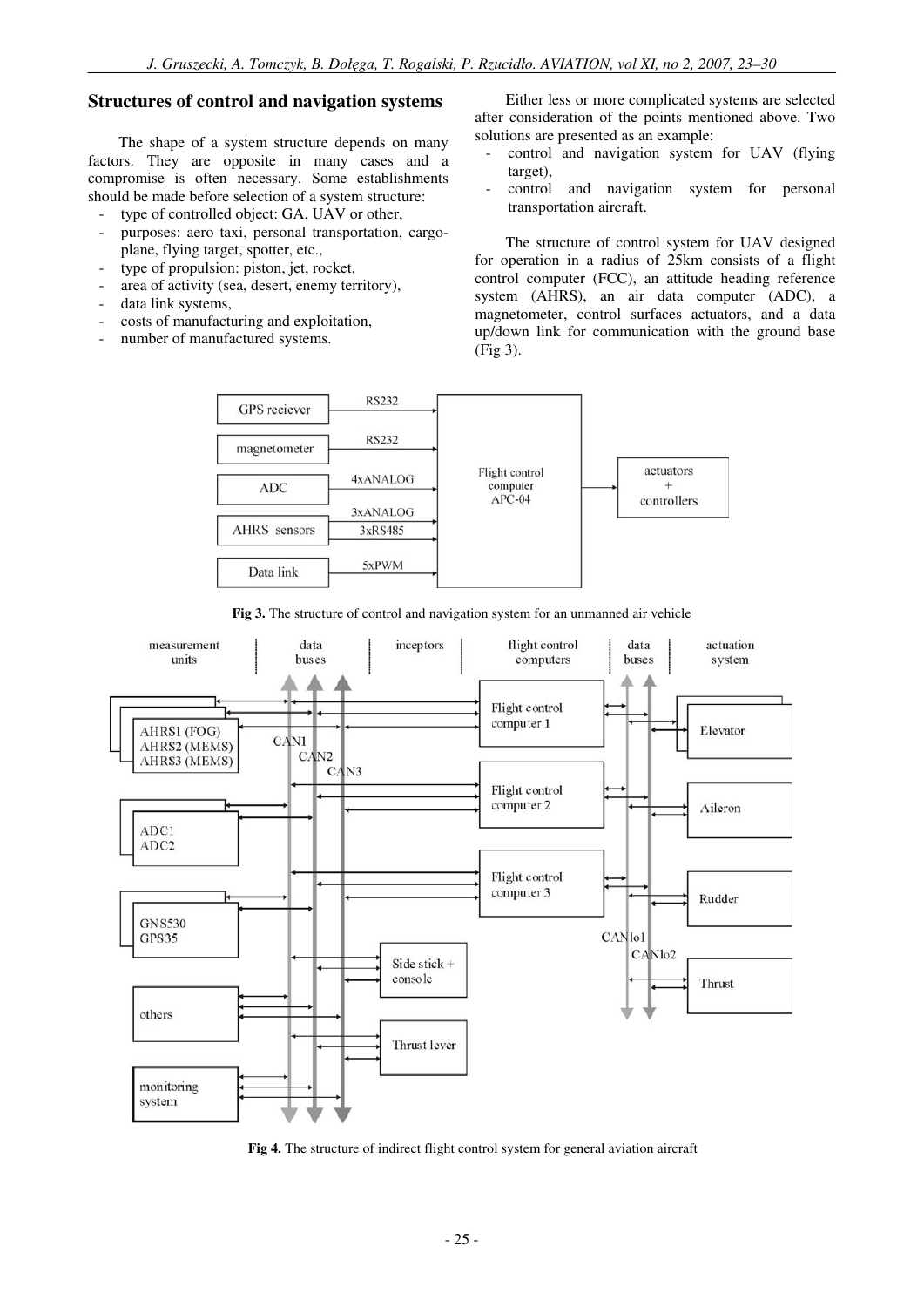Particular system devices are connected directly, whereas standard data buses are used in particular cases only. Data buses are single units, and diagnostics systems initialize the "return to base" procedure after localization of any failure. Parachute recovery or self-destruct systems are used in specific circumstances.

The conditions for GA operations are definitely different from that of UAV. The control and navigation systems of these objects are different in effect. The system for GA should perform the following specifications:

- the measurement units accuracy should be close to the accuracies of devices used on boards of large transportation aircraft,
- actuators should ensure the stable work of control surfaces and propulsion systems in the whole flight envelope,
- particular system devices should be continuously monitored, and connected to redundant (doubled, tripled or quadrupled) data buses (MIL, ARINC, CAN — Control Area Network or other).

These two extremely different examples can contain various intermediate solutions. Blocks of AHRS + GPS (Global Positioning System) + filters can be replaced by AHRS only, in the simple flying object UAV. The structure presented in figure 4 can be modified depending on price. Aircraft can be equipped with weather radar, traffic collisions avoidance systems (TCAS), ground proximity warning systems (GPWS), direct lift control systems, and automatic landing systems. Differences in the proposed structures also result from law. Regulations for GA are very detailed in contradistinction to incomplete UAV flight rules.

#### **Control algorithms**

Unmanned air vehicles are controlled autonomously or by an operator located in the ground (or flying) station. Described personal transportation – GA – is also designed for inexperienced pilots. The actions of pilots of small aircraft equipped with indirect flight control systems can be very similar to the actions of UAV operators (omitting motion cues). Time constants for UAV (mass 50-250 kg) and GA (mass 1000-3000 kg) are in the range 0.2-2 s. For both classes we can establish:

- synthesis of control laws can be based on linear theory when the total time of one cycle of computations is smaller than 1/10 of the time constant of the object response,
- transfer function of the object (complete with control system) will be adequate to 1/s (it is comfortable for human behaviour).

Improvement of handling qualities can be achieved by introducing shaping functions in the forward path. Inner control loops can stabilize chosen flight parameters beyond pilot consciousness (figure 5). Authors considered two factors during their assessment of handling qualities: which variables are mostly involved in the pilot-aircraft interaction and what kind of research method allows them to obtain results independent of aircraft dynamics [5].

The structure of the control system is dependent on the state vector of aircraft effective dynamics. Measurement of several flight parameters is impossible in some cases because many GAs are not equipped with advanced measurement units. Missing parameters can be obtained by using state observers (Fig 6) [6].



**Fig 5.** Modified pitch control system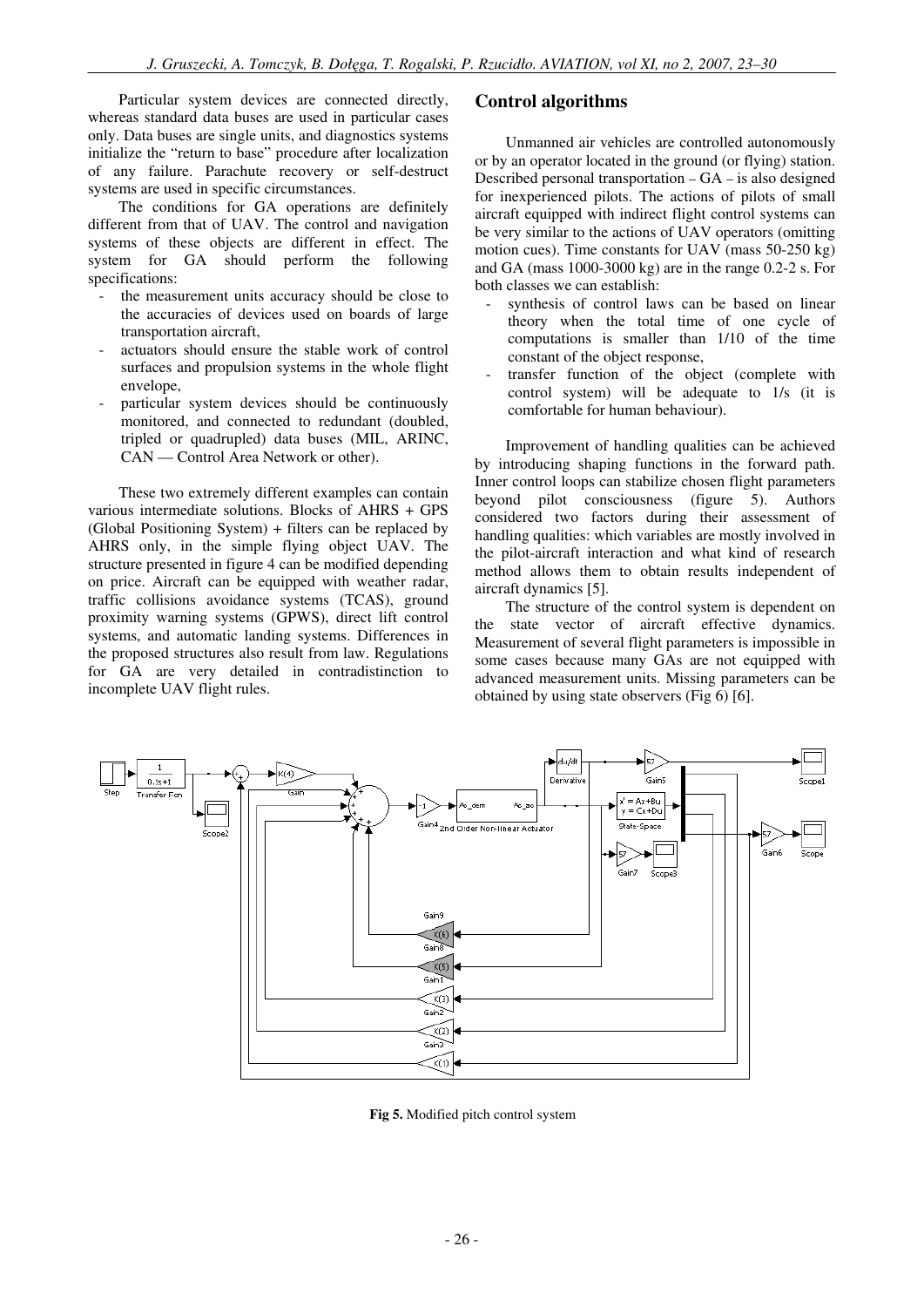

**Fig 6.** Estimation of values of missing variables



**Fig 7.** Block scheme of AHRS

The next problem during control law synthesis is consideration of external factors and disturbances, which can have an influence on handling qualities and flight comfort. Not only are atmospheric disturbances important but also aircraft reconfiguration, loading airdrop, asymmetric flow and influence on control quality. Correction blocks should be introduced to control systems for elimination of the mentioned effects. Super or over-sensitivity of inceptors caused by altitude changes can be suppressed by using a shaping function with various gains for deflection of aerodynamic surfaces. Experience shows that the sequence of control laws synthesis should be as follows:

- choosing of state variables for practical realization of control system,
- linear synthesis (methods based on root locus, frequency characteristics or others),
- selection of shaping functions.

Empirical methods are applied in the third stage (off-line and real time simulations).

#### **System components**

The selection of appropriate components for the control and navigation system is very important.

Compromise between quality, price, weight, dimensions and other parameters is necessary in almost every case. Cheap devices can replace expensive high quality components in flying objects (AHRS equipped with micro-electromechanical gyroscopes). Spotters can be equipped with advanced AHRS based on fiber optic gyroscopes. Devices are designed to work together and their compatibility makes the integration process easier. Application of the selected data bus transmission standard determines the choice of adequate devices. Full compatibility between different standards is not possible in many cases. General information regarding the main elements of typical control and navigation systems is listed below.

FCC – structure of flight control computers depends on the structure of the whole control system, data transmission buses (number, standard, capacity), established fault tolerance, and required speed of computations. The structure presented in figure 8 enables the designer easy modification and extension of the control system.

AHRS – strap-down attitude and heading reference system, typical measurements: pitch, roll, yaw angles and rates, accelerations in axes x, y, z. A block scheme is presented in figure 7.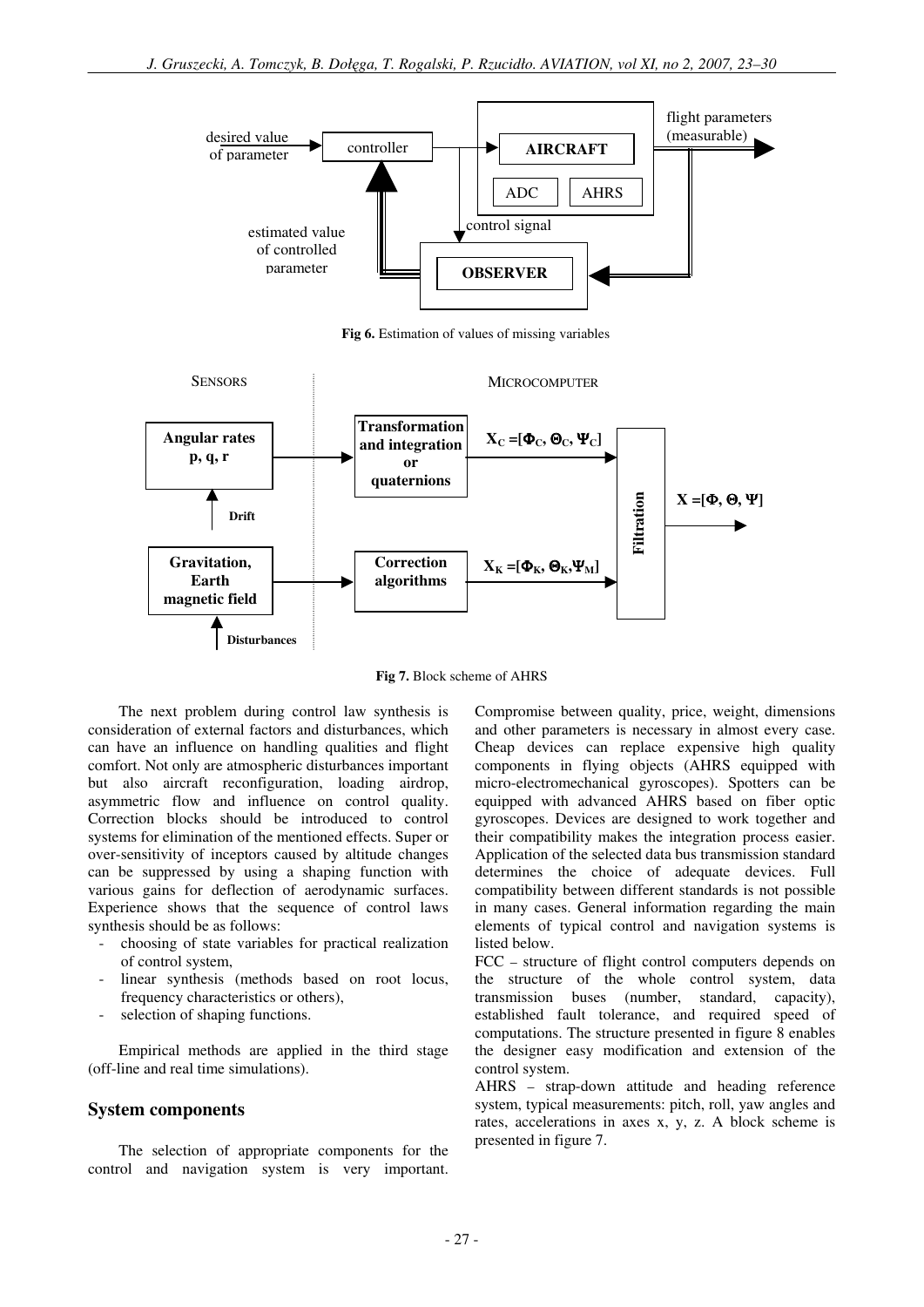

**Fig 8.** Structure of flight computer [6]

ADC – air data computer, typical measurements: standard pressure (QNH), differential pressure (QFE), speed (CAS, TAS), altitude and climbing rate.



**Fig 9.** FCCs (1), AHRSs (2) and ADCs (3) as part of flight control system for GA



**Fig 10.** Actuators (1) complete with controllers (2) on the board of experimental PZL-110 aircraft

Navigation modules are responsible for receipt and computation of data from GPS, GNS (Garmin Navigation System), VOR (Very high frequency Omni directional Range) and ILS (Instrumental Landing System). Navigation data are converted and transmitted via data buses to the cockpit and autopilot.

Actuators – hydraulic actuators are fast and powerful but are not appropriate for light objects. Electromechanical actuators, less than 1500 kg of the aircraft weight, are

usually carried. The crossover frequency of the actuator should be over 1/5 of the frequency of short period motion. Modeller actuators are useful for UAVs under 50 kg. Selected actuators should pass the appropriate static and dynamic test programs [9].

# **Diagnostics**

Interconnections between the hardware and software of the control and navigation system should be taken into consideration before application of chosen diagnostic methods. It can lead to a complex diagnostic system and extended fault detection methods. There are many available diagnostic methods, e.g.:

- direct comparison of the actual state of the system with its faultless model,
- identification of disruptions,
- using decision tables with rough sets analysis,
- usage of the systems with built-in self-test signals.

It is difficult to propose clear rules for the selection of one method from the list mentioned above. The selection depends on many factors:

- structure of the system,
- length of measured-control cycle,
- amount of system test factors,
- − performance of the flight control computer,
- − required operational reliability,
- − established level of redundancy,
- type of flight object,
- − predicted mission tasks.

The variability of available diagnostic methods and problems connected with their application makes design tasks of the diagnostic system very specific for the avionics systems [7].

### **Manufacturing technology**

Electronic equipment installed on the board of the aircraft works in unfavorable conditions. It runs a risk of high frequency and high amplitude mechanical vibrations and oscillations of temperature, humidity, pressure, accelerations, etc. To ensure the proper function of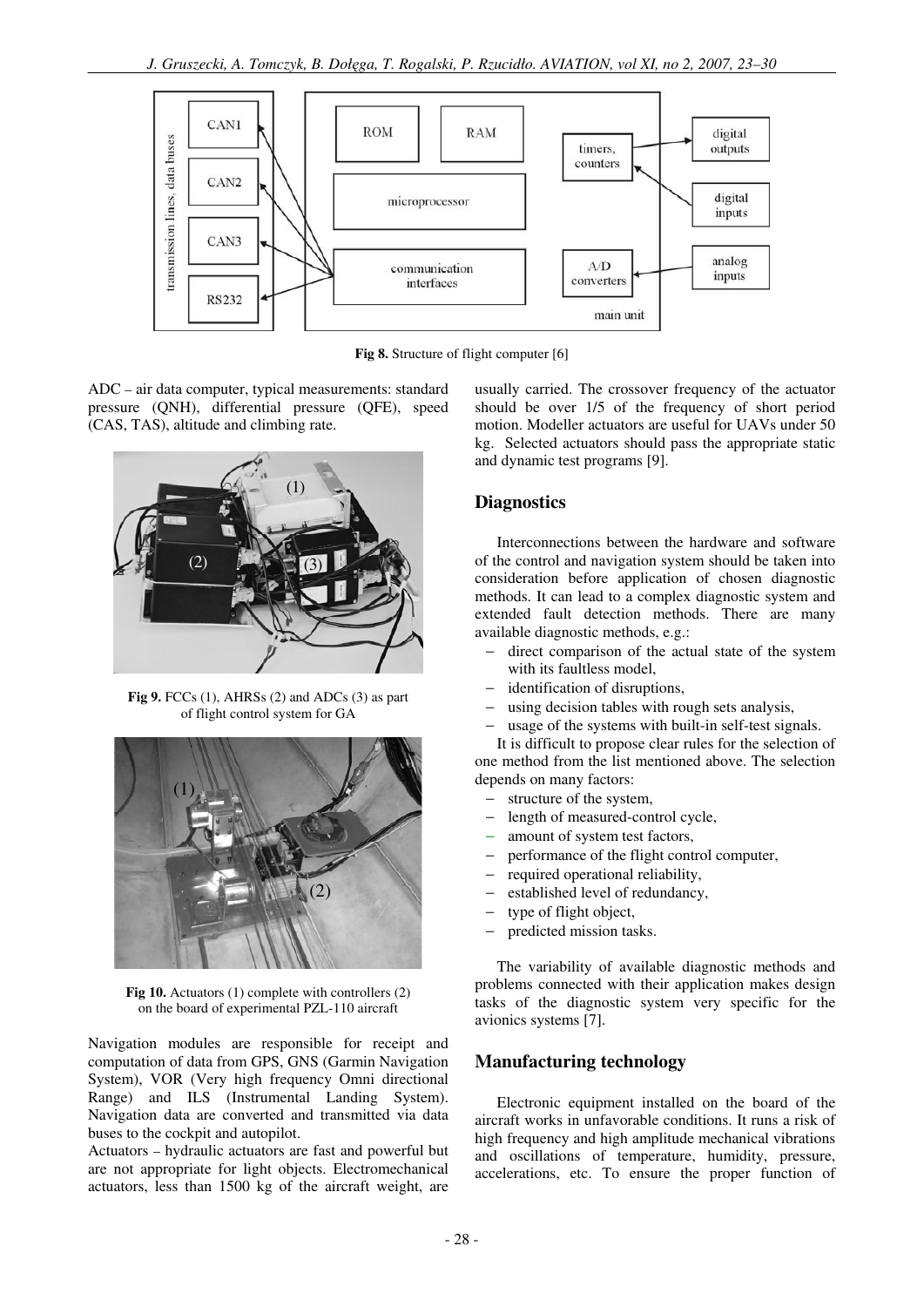electronics, fulfillment of standards described in DO160 and other norms ar required. The design according to norms can lead to a certifying process. The following rules allow obtainment of high quality products:

- particular components and devices should be designed as functional modules,
- avoid hybrid structures (mixed electromechanical, electronic, pneumatic and hydraulic systems),
- apply SMD technology in printed circuits,
- optimize composition of elements on printed circuits in respect of EMI (Electro-Magnetic Interference) and temperature dissipation,
- ensure high power components are fixed directly to circuits and isolated from the base,
- avoid electromechanical relays,
- apply thermo transfer or milling technology for printed circuits.

Computer aided design of printed circuits makes the rapid prototyping and small series manufacturing process easy and certain. Milling or thermo transfer technology enables the manufacturer to reproduce, precise and cheap modules.

### **Tests**

The building of on-board device simulators is necessary during the early stages of control and navigation system research. During this period a large majority of components are under construction. Simulators allow early and efficient tests of particular devices to be carried out, and enable designers to check interconnections with non-existent hardware [8]. Simulators have facilitated the detection of failures and made laboratory stand tests easier.

During flight tests the possibility of current control of tested devices is necessary [4]. The monitoring system should be responsible for visualization and data recording. It also allows the tuning of particular modules (e.g. setting values of gains in control loops in FCCs), turning on/off the selected device and automatic diagnostics of data buses and modules.

Particular phases of control and navigation tests should be directly connected with design and integration processes. Tests can be divided into four stages:

- computer simulation of control and navigation system algorithms, tuning of parameters, structure corrections,
- laboratory hardware in-the-loop tests,
- tests of functionality of the equipment build on the board of aircraft or UAV, corrections of range of actuators motion, static gains adjusting,
- in-flight tests, verification of the diagnostic system during particular missions, verification of control and navigation systems.



**Fig 11.** Monitoring system of SPS-1A

The design team realizes the first three phases of tests. Supervision of aviation administration is needed during the fourth stage of tests.



**Fig 12.** Block scheme of laboratory stand used for complete tests of control and navigation systems